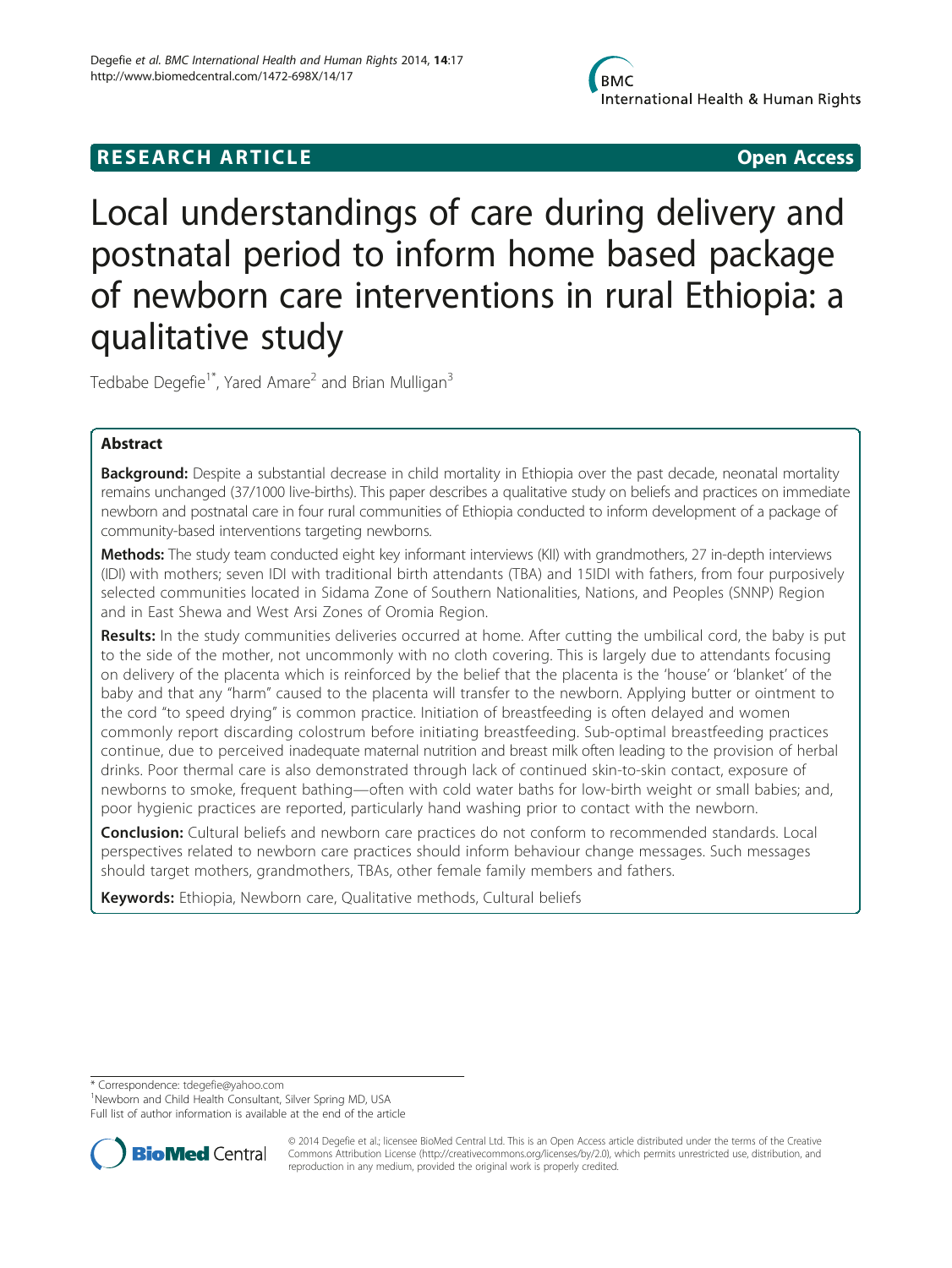## Background

Globally, the progress toward reducing newborn mortality has been slow [\[1,2](#page-5-0)]. Despite the fact that Ethiopia has made substantial improvement in child mortality; neonatal death accounts for near half (42%) of all under-5 child deaths. Annually, more than 110,000 newborns die in Ethiopia, with the greatest numbers in rural areas [\[3](#page-5-0)]. The risk of death is greatest in the first day of life, when half of neonatal deaths occur, and some three-quarters of deaths occur within the first week of life, the early neonatal period. Birth asphyxia (intrapartum-related complications) and sepsis account for near half of deaths, followed by preterm birth complications globally and in Ethiopia [\[4-7](#page-5-0)].

Both The Lancet series on Newborn [[8\]](#page-5-0) and on Maternal [[9](#page-5-0)] Health suggest that 15 to 32% of neonatal deaths can be prevented through achieving high coverage of a few key practices: clean home delivery, hygienic cord care, thermal care, early and exclusive breastfeeding, communitybased care for low birth weight and care seeking for illness in low income countries. The recommended interventions emphasize strengthening the continuum of maternal, newborn and childcare including antenatal care (ANC), intrapartum care and postnatal care (PNC) for the mother and the newborn [\[10-14](#page-5-0)]. Trained community workers are considered by many to be pivotal for improved newborn care in the community [[14,15](#page-5-0)], and studies have shown results that they could have a significant impact on neonatal mortality and uptake of key behaviours and practices [\[16-18](#page-5-0)].

Most of these recommendations are based on studies conducted in Asia [\[19](#page-5-0)-[21\]](#page-5-0). There are only a few studies from Sub-Saharan Africa (SSA) on community beliefs and practices that influence maternal and newborn health [[22,23](#page-5-0)].

Understanding such beliefs and practices that promote or hinder health and survival is central to developing strategies to ensure positive outcomes for both the mother and baby [[24,25](#page-5-0)]. For example a study in Uganda showed strong care takers beliefs that new-borns are born dirty and smell drove harmful practices of immediate bathing. In the same line the belief that application of different substances to cord help it heal fast and the seclusion is needed until the cord falls hindering postnatal care [\[22](#page-5-0)]. Waren reported initiation of breast feeding delayed up to three days because of a belief that colostrum is unhealthy for the baby and first option of care is traditional healer as illness are caused by "evil eye" [[23\]](#page-5-0). We conducted this study to answer the following questions: 1. what are the local rationales and perceptions behind local delivery and postnatal care practices? 2) who participates in or influences newborn care? 3) what are the implications of practices and perspectives related to local delivery and postnatal care for behavioral changes messages?

#### Methods

Qualitative research methods employed consisted of key informant interviews and in-depth interviews conducted in four kebeles (villages) purposively selected to represent varying proximity to health facilities. One kebele was selected in one of the following woredas (districts): AletaChuko and Arbe Gonna in Sidama Zone in SNNPR Region, and Liben Chiquala district in East Shewa Zone and Gedeb Asasa district in West Arsi Zone of Oromia Region.

The population represented by the study communities consists predominantly of rural farmers who also maintain livestock. Sidama Zone is populated by the Sidama people, one of more than 40 ethnic groups in SNNPR. They are mostly Protestant Christians. East Shewa Zone is located in Central Oromia and is populated by ShewaOromos. They are predominantly Orthodox Christians although participants in the study appear to be mostly Protestant Christians. West Arsi Zone is located south of East Shewa and is populated by Arsi Oromo who are Muslims. The study was conducted from June to October, 2012. Community facilitators selected mothers who had delivered less than three months before the interview and varied on the basis of parity. Fathers and grandmothers were also usually selected from the same households as the mothers. One trained and one untrained TBA was selected from the few TBAs available in each community.

The study team conducted a total of eight key informant interviews with grandmothers, twenty seven IDIs with mothers, seven IDI with TBAs, fifteen IDIs with fathers. Mothers' age range 18 to 35 years. All are married and from Sidama ethnic group and Protestant Christians in SNNPR, Oromo and Orthodox or Protestant Christians in East Shoa, and Oromo and Muslim in West Arsi. Ethnic differences coincide with different study communities. Mothers were selected purposively on the basis of having a baby in the last three months before the interview and variation by parity. Although the small number of babies delivered in the last three months in a village limited the direct use of age and education as sampling criteria, the final sample exhibited some variation in these variables. Grandmothers and TBAs were predominantly older and illiterate, whereas fathers were selected from the same households as the mothers.

The interview tools were designed to address the research questions outlined above "see Additional file [1](#page-4-0)". Local rationales and perspectives related to care practices were investigated by inquiring into the nature of and reasons for engaging in such practices and beliefs regarding factors behind health outcomes. Inquiries were also made about who participates in and provides advice regarding various maternal and newborn care practices. Findings from such inquiries were expected to yield insights regarding the design of effective behavioural change messages which are presented in the discussion section.

Research assistants experienced in qualitative methods conducted the interviews. Local translators were used to translate from Sidama and Oromiffa to Amharic.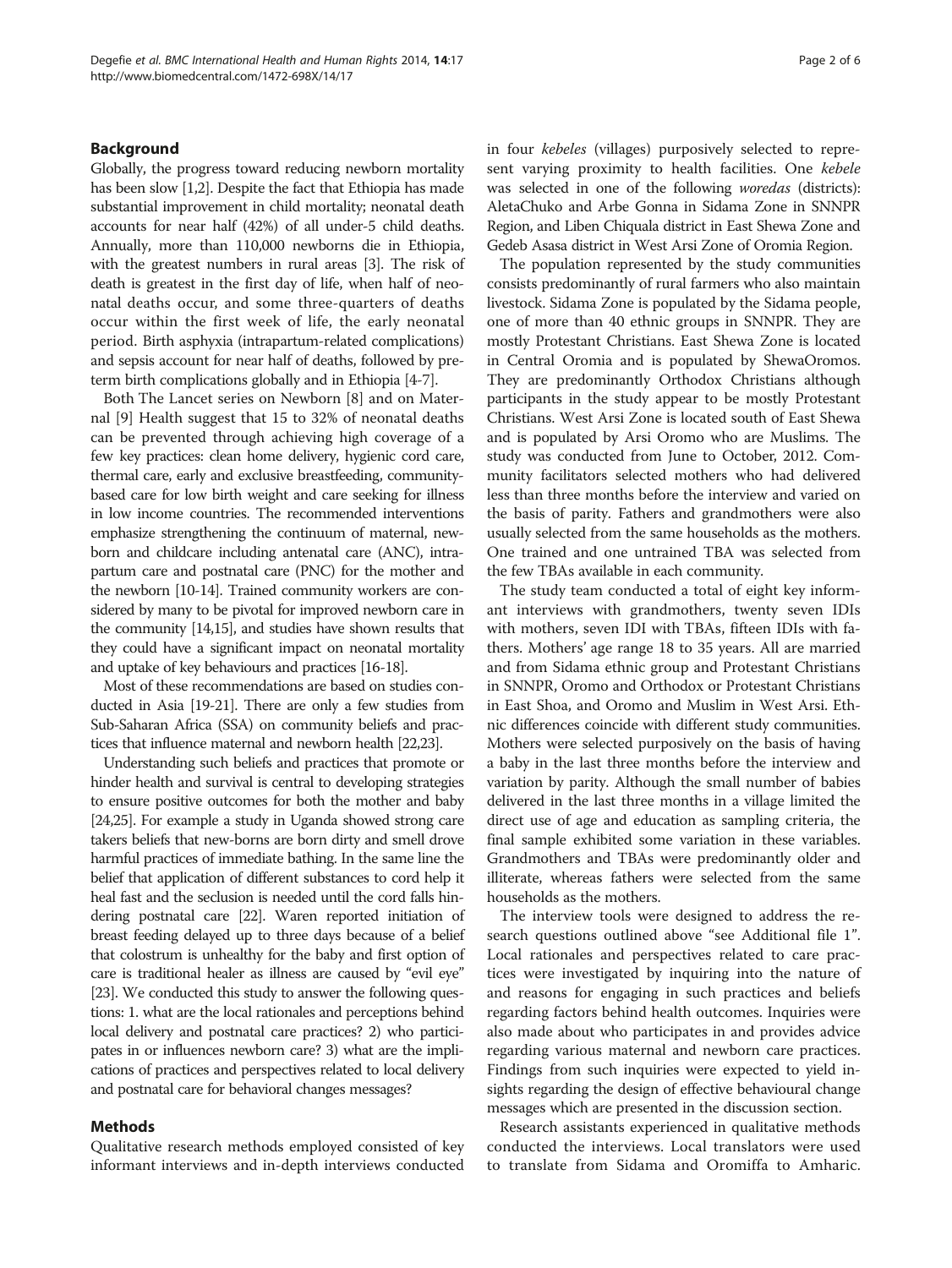The interviews were tape recorded and later transcribed verbatim in Amharic. The validity of the translations was ensured by recruiting bi-lingual translators and orienting them on verbatim translations and the importance of preserving respondents' the non-verbal expressions.

Data analysis started with a review of the Amharic transcripts. The data from individual interviews was manually summarized under each question in the interview guides. The summary data compiled under the different questions was then carefully reviewed and synthesized for write-up. Frequencies and differences in responses by respondent type and study site were noted. Responses that are especially expressive and illuminating are presented as quotes. We have followed the qualitative research review (RATS) guideline [[24](#page-5-0)].

#### Ethics and consent statements

The national review board- the Federal Democratic Republic of Ethiopia Ministry of Science and Technology gave ethical approval. Reference number is RDHE/87-82/2008.

As per the study protocol written consent was sought from each adult participant after reading to them about and adequately explaining the purpose of the study. Participants were told that they were free not to participate or to withdraw during any stage of the interview.

### Results

#### Delivery place and care

Nearly all women interviewed gave birth at home except those few who experienced complications and delivered at a health facility. Respondents reported they often seek medical assistance for obstructed labour after waiting some time. Mothers, mothers-in-law, and other female relatives or neighbours and traditional birth attendants (TBAs) assisted most deliveries. Fathers were either absent or in the vicinity but not in the birth room or enclosure.

In preparation for delivery, most families prepare a new blade and thread to cut and tie the cord with. Grandmothers and TBAs assert that they wash their hands before and after the delivery with soap and water, a claim which may require empirical verification. For a delivery surface, people prepare *enset* (the false banana plant) leaves in the Sidama communities and sheepskin in the Oromo communities.

Some untrained TBAs said that they massage the woman's side, abdomen or chest if they think that the baby is not descending or is coming out in the wrong position. Most of the mothers gave birth in several hours or less. A few mothers however, remained in labour from 12 to 72 hours without going to a health facility.

Grandmothers and TBAs, if present, are usually the ones who receive the baby when it is born. They receive the newborn with their bare hands unless they are trained

TBAs who use gloves. Some reported to wash their hands before receiving the baby; while others do not. After the delivery of the baby, the attention of birth attendants is focused on the emergence of the placenta. The woman may be massaged if the placenta is delayed. In Gedeb Asasa, West Arsi, women are lifted upwards or put on a hollow tree trunk that is used for husking grain to help the placenta emerge. Until then, the newborn often does not receive much more attention. After the delivery, the woman is moved away from the area in which she has delivered to have her rest on a bed or the delivery surface cleaned.

#### Immediate newborn care

## Cord care

While TBAs in West Arsi are more prominent in immediate newborn care, other senior women including grandmothers, neighbours, sisters-in-law and wives of brothers-in-law also carry out this role in the other communities. After receiving the baby, birth attendants typically cut the cord with a new blade at a length ranging from a quarter to a full index finger long. Grand mothers and TBAs said that they rub the cord before cutting it to prevent blood seeping out. Some of the communities adhere to the traditional practice of allowing fathers to cut the cord in the case of male newborns. The cord is usually tied with thread, although it may not be tied at all in in some communities. Grandmothers in Aleta Chuko, Sidama said that they put ointment on the stump to help it dry up, whereas those in Liben Chikuala, East Shewa similarly apply butter in order to prevent "wind going into the baby" as well as to prevent pain and bad smells.

#### Thermal care

Although caretakers generally realize the importance of maintaining warmth for newborns, particularly protecting newborns from berd or the cold, babies receive little attention until the placenta is expelled. They may or may not be covered in cloth or dried. No skin to skin contact is reported and newborns are often placed slightly away from the mother at her side. Attendants are largely focused on the delivery of the placenta and the related well-being of the mother. Attendants' orientation on the placenta is reinforced by the belief that any "harm" that comes to the placenta will directly transfer to the baby. In Sidama communities, for instance, the placenta is considered the 'house' or 'blanket' of the baby. In Gedeb Asasa, West Arsi, the father carefully buries the placenta fearing for the wellbeing of the baby if the placenta is damaged. In Liben Chikuala, East Shewa, grandmothers report breastfeeding the baby even before the placenta is expelled because they have been informed that breastfeeding helped its expulsion.

After expulsion of the placenta, most babies are bathed. The only exception to this is in Gedeb Asasa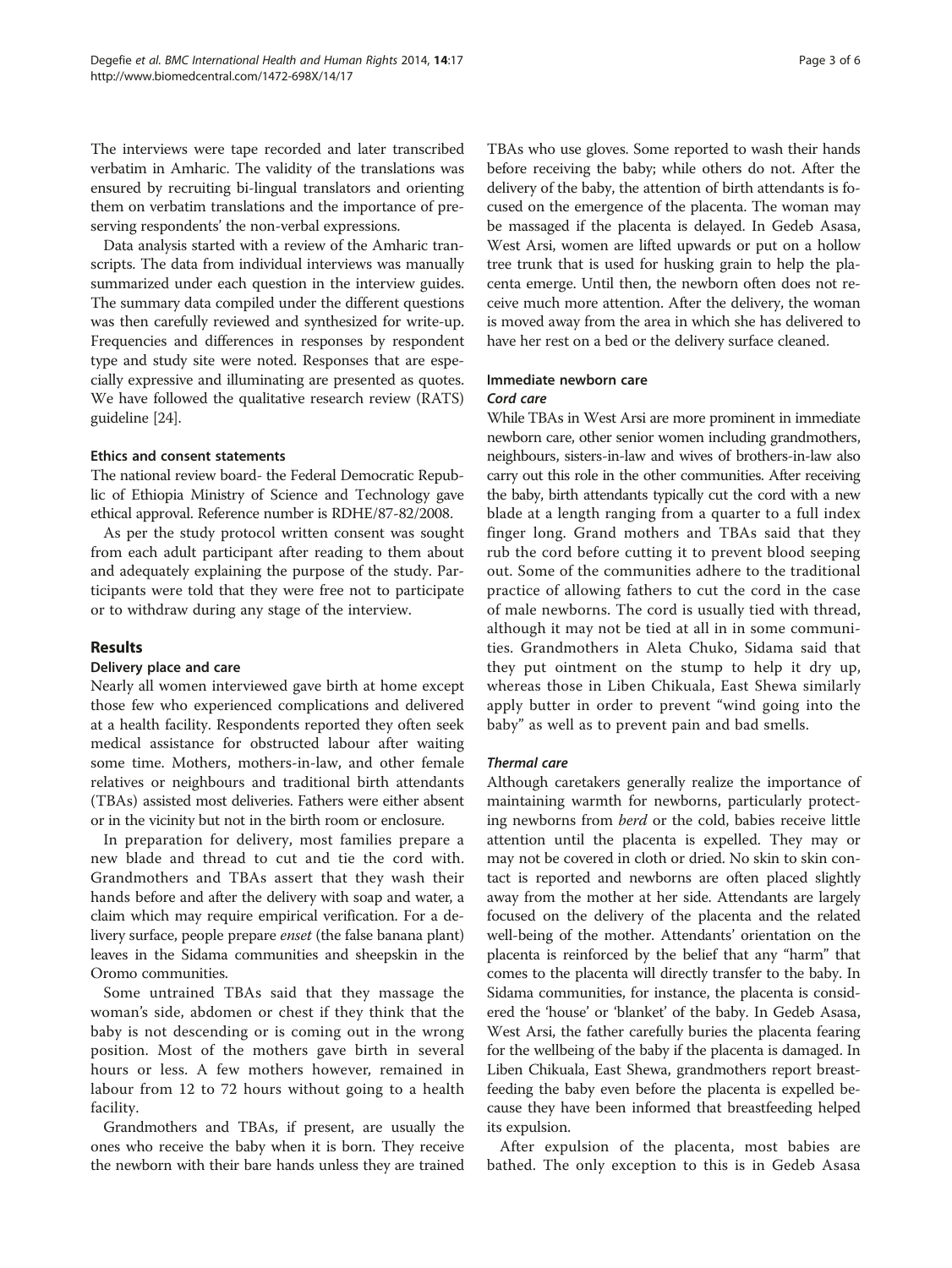where babies are bathed with warm water and soap after the end of the first day or on their second day. In Aleta Chuko, Sidama, babies are bathed with cold water because attendants say they are too occupied by the delivery to warm some water and because they believe that "cold water makes babies grow and become fat". Whether they are bathed or not, babies are not dried with cloth, according to most respondents. Rather the baby is simply wrapped in cloth and placed to the side of the mother or given to another caretaker.

#### Breast feeding

Early initiation of breastfeeding is variable. In most of the study communities, breastfeeding commonly commences after the placenta is expelled and the baby is bathed, although breastfeeding initiation may occur prior to bathing at times in Sidama. Mothers generally express the colostrum because it is perceived to be dirty and not good for the baby and that the subsequent breast milk is thinner and flows better. In Gedeb Asasa, West Arsi, newborns may not be breastfed before the second day due to perceptions that milk may not start to flow or that the baby is not up to it. In the meantime, newborns are given warm water with sugar:

[The first milk] is like pus or cream. We wash and massage the breasts and squeeze it out because it is not fit for the baby…. We extract it because it is dirty and so that the baby can feed easily [Grandmother, Arbe Gonna, Sidama].

#### Identification and care for Low birth weight babies

Grandmothers and TBAs in most of the sites are aware of low birth babies, whereas some mothers reported that they do not know of such babies. People recognize low birth weight babies by their very thin arms and legs and how light they were when held by the hands. It is commonly believed that babies are born small if their mother was either sick or malnourished during pregnancy. 'Those who are poor and do not live in comfort give birth to small babies', said a twenty one year old mother in West Arsi. Others believe that low birth weight may be caused by too much work or  $\textit{mitch}^{\text{a}}$  during pregnancy, prolonged labour, preterm birth, and a mother's failure to drink a local herbal medicine known as hamessa in Sidama.

Some grandmothers and TBAs believe that babies with low birth weight are more likely to die, become sick or remain thin, and should therefore be taken to health facilities. Others believe that the babies would grow to normal weight if they receive good care such as frequent baths and breastfeeding. No other special care for low birth weight babies is mentioned.

### Post-natal care Breastfeeding

In the study communities, regular and frequent breastfeeding is generally seen to be important in providing adequate nutrition to newborns and enabling them to grow. Breastfeeding is largely exclusive during the neonatal period except in the case of mothers who give babies a protective herbal mixture in the Sidama communities. One mother in Liben Chiquala reported giving water to her baby when household tasks prevented her from breastfeeding.

Most mothers say that they breastfeed babies whenever they cry and awake from sleep, or whenever they urinate in Gedeb Asasa, West Arsi. Most respondents reported that poor maternal nutrition results in inadequate breast milk. Some mothers empty a breast each time they breastfeed as they were instructed by health workers, whereas others report that they breastfed from one breast until the baby is full and then switch to the other breast when they next breastfed. Some mothers say that their breastmilk was limited because they were not eating enough themselves.

Mothers rarely give additional substances to newborns apart from Sidama mothers who had them drink the local herbal medicine, hamesa. Newborns that do not get hamesa are expected to be afflicted by a variety of illnesses.

"We give health oil and *hamessa* from the backyard to the newborn. If the baby does not get *hamessa*, he may get sick. Hamessa protects babies from illness. My mother washed and boiled it and gave it to me. I started having him drink it on his second day and have continued to give him half a coffee cup three times a day" [Nineteen year old mother of two children, Aleta Chuko, Sidama].

## Thermal care

Mothers recognize the c importance of maintaining continued warmth in the neonatal period. Keeping babies clothed and covered is the most important way in which mothers attempt to keep them warm and protect them from *berd*, (the cold) – which results in a widely recognized condition in Ethiopia exhibiting symptoms such as fever, difficulty breathing, coughing, a sore throat, continuous crying, and inability to feed.

Some mothers maintain skin to skin contact with their newborns while other mothers did not. A thirty six year old mother in Aleta Chuko, Sidama, said 'I hold my baby next to my skin to maintain her warmth, so that my heat is transferred to her'. Many mothers in Liben Chukala, East Shewa and Gedeb Asasa, West Arsi are careful to keep the baby a small distance away from them at night so as not to suffocate their babies and to prevent them from getting used to their mother's scent and therefore cry whenever mothers had to leave them to do some household chores.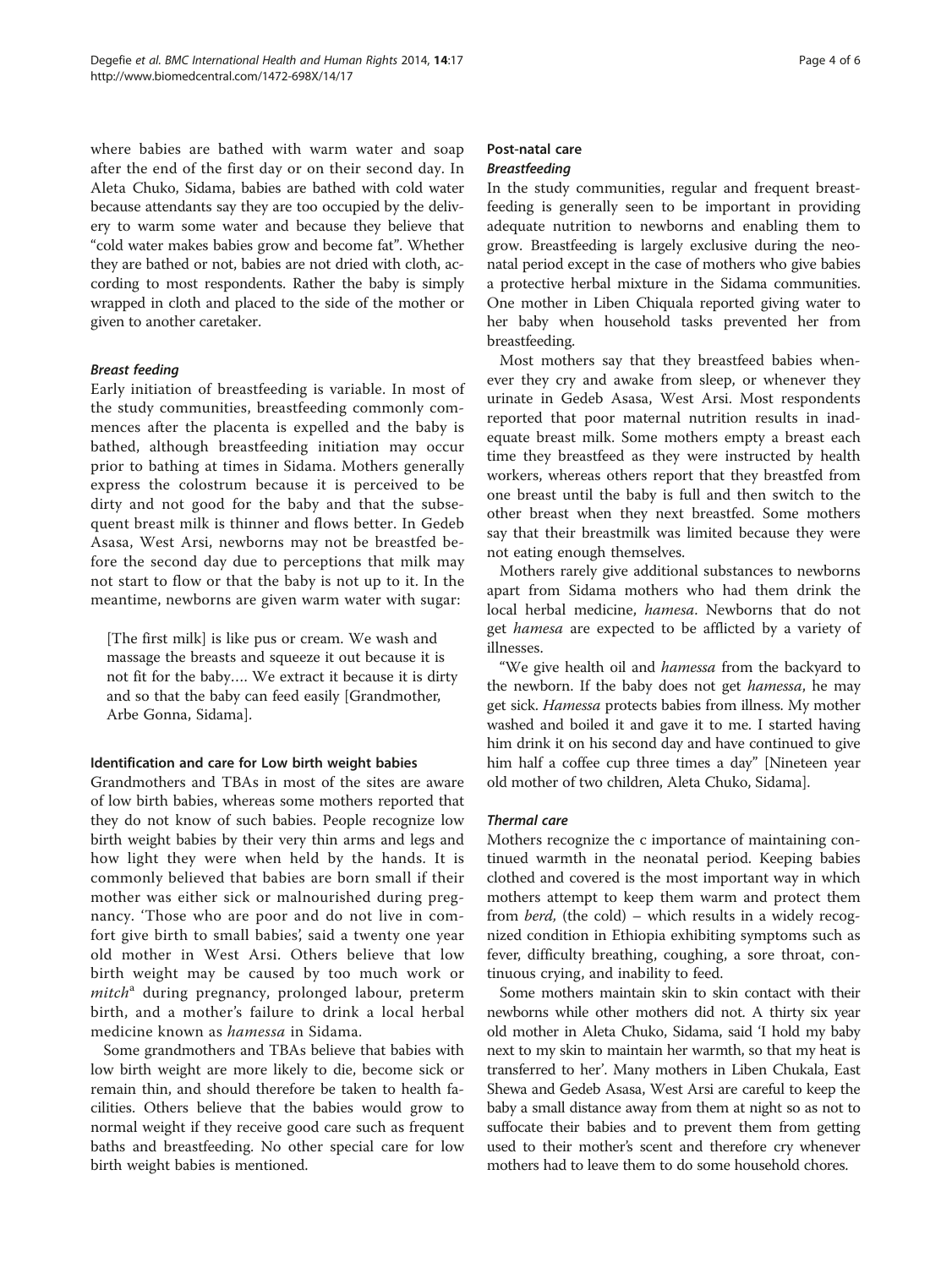<span id="page-4-0"></span>Additional ways of keeping newborns warm include the practice of exposing them to smoke daily up to the age of three months in Liben Chukala, East Shewa. The warmth that babies get is expected to fatten them. In Gedeb Asasa, West Arsi, it is common to keep a fire going on all day, which keeps up the room temperature and makes warm water available for the frequent baths that babies receive. This contrasts with the continued use of cold water to bath babies by some mothers in Sidama and East Shewa.

#### Participation in newborn care

Most mothers are the primary and often the only caretakers of newborns. Some women receive assistance in caring for their newborn from their mother/mother-in-law, other in-laws, co-wives, or their own children, particularly bathing and holding the newborn. Only a few mothers report that fathers provide assistance by holding babies, washing clothes and collecting wood. Grandmothers of the newborn offer advice and guidance on various aspects of newborn care such as how to breastfeed, bath and maintain the warmth and hygiene of babies. Some fathers said that they followed up on the hygiene and warmth of their newborn.

### **Discussion**

The findings from this qualitative inquiry shed light on local beliefs and practices related to delivery and newborn care in rural Ethiopia, information that is of great importance for public health practitioners and policy makers. Our study findings show sub-optimal care practices are supported by long-held beliefs linked to preventing "harm" to or protecting the baby. Local perspectives which compromise maternal and newborn care include the beliefs that any harm to the placenta may put the baby at risk; cold water promotes growth of the baby; ointment on the cord stamp prevents pain and wind entering the baby; colostrum is dirty and harmful and that subsequent milk flows better; and that breastmilk does not flow well in the first day or two after birth. Perspectives, which can have a positive impact, are the importance given to frequent and regular breastfeeding and maintaining warmth, and the recognition of the association between low birth weight and malnutrition, illness and workload during pregnancy as well as pre-term birth. The study also found that grandmothers, female relatives, TBAs as well as some fathers participate in or provide advice regarding delivery and newborn care.

In order to change current practices that are not in accord with accepted standards of care [[14,15,22,23,25](#page-5-0)-[27](#page-5-0)], behavior change interventions that address local knowledge and perspectives related to delivery and newborn care are needed. This first requires raising awareness regarding timely and skilled attendance of delivery, clean delivery, thermal care of the newborn, hygiene, appropriate cord care, early initiation of and optimal breastfeeding and appropriate care for low birth weight. Behavioral change messages should address local concerns about delayed placenta, cord-related problems, cleanliness of colostrum, flow of breastmilk, and low birth weight. Such messages can reinforce local recognition of the importance of maternal well-being during pregnancy, newborn warmth, frequent breastfeeding and hygiene to promote optimal maternal and newborn care practices. Clearly harmful beliefs such as perceived benefits of herbal drinks, bathing newborns with cold water and exposing them to smoke should be addressed as well. Effective behaviour change messages should also target mothers, grandmothers, TBAs, female members of the extended family and fathers.

The study is not without limitations. First the study sites are limited and did not include beliefs and practices of all dominant ethnic groups that limit finding's generalizability to other ethnic groups. The second is newborn practices are based on respondents recall and not observation. However, the study has included the major religious groups and emphasis was placed to use local terms and concepts to describe common knowledge and practices in the community.

#### **Conclusions**

Tackling neonatal mortality is essential if Ethiopia is to achieve the millennium development goal for child mortality. Given the high levels of home delivery (90%) and lack of postnatal care in rural areas, improved newborn care practices is vital. Our findings indicate sub-optimal newborn care practices underpinned by strong cultural beliefs are prevalent in the study rural communities. Behavior change messages aimed at improving newborn practices should be informed by local perspectives related to such practices. To be fully effective, such messages should also target mothers, grandmothers, TBAs, other female family members and fathers.

#### **Endnote**

<sup>a</sup>A widely accepted condition in Ethiopia in which people are affected by environmental conditions causing fever, cramps or skin sores particularly when stepping outside the house after eating or sweating.

## Additional file

[Additional file 1:](http://www.biomedcentral.com/content/supplementary/1472-698X-14-17-S1.docx) Interview guide tools.

#### Competing interests

The authors declare that they have no competing interests.